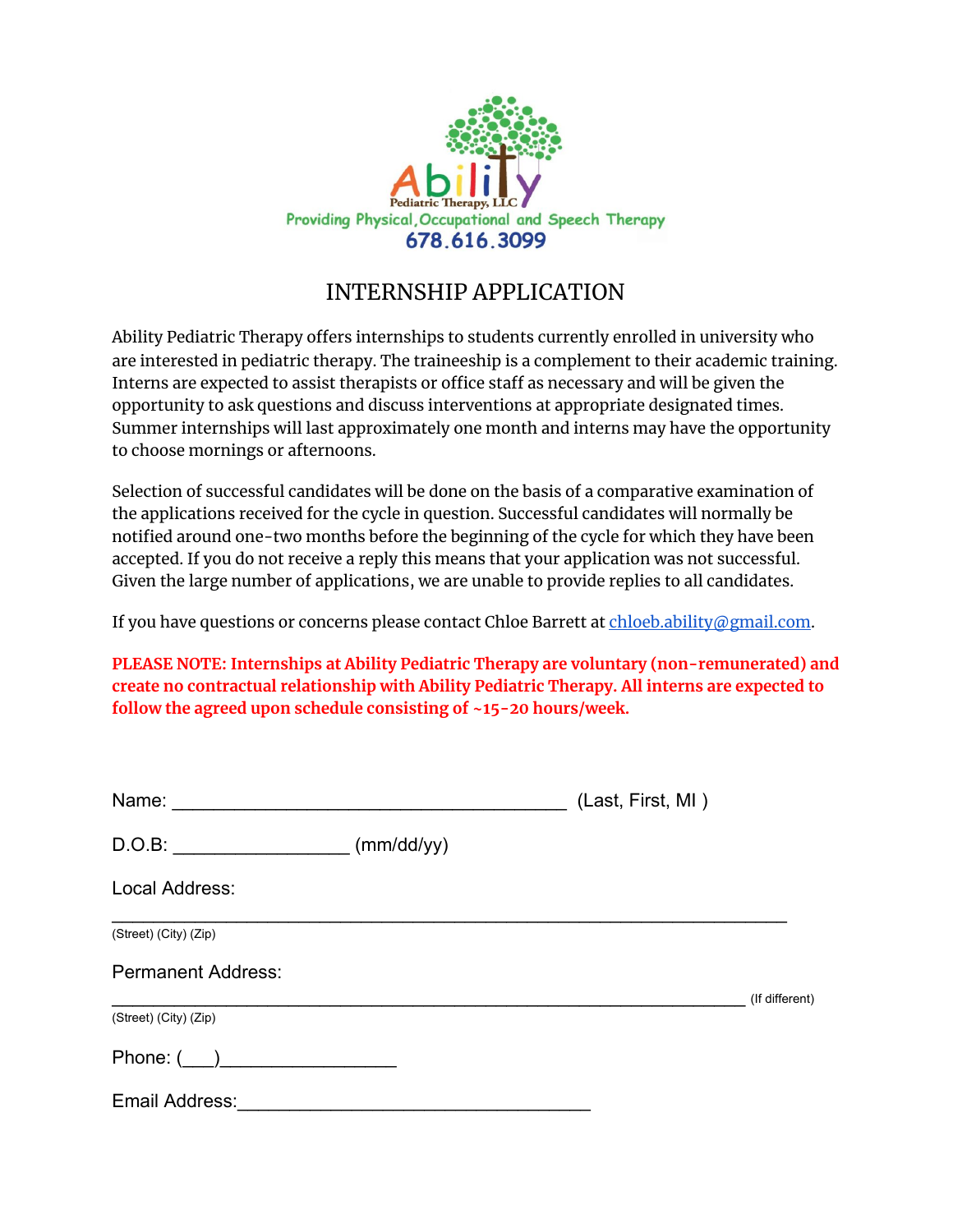## **IN CASE OF EMERGENCY CONTACT**

Name: \_\_\_\_\_\_\_\_\_\_\_\_\_\_\_\_\_\_\_\_\_\_\_\_\_\_\_\_\_\_

Relationship: \_\_\_\_\_\_\_\_\_\_\_\_\_\_\_\_\_\_\_\_\_\_\_\_\_

Phone: \_\_\_\_\_\_\_\_\_\_\_\_\_\_\_\_\_\_\_\_\_\_

I am applying for the internship for the following semester:

Spring Summer Fall No Preference (circle one)

I prefer the following timeslot:

Mornings Afternoons No Preference (circle one)

Current school: \_\_\_\_\_\_\_\_\_\_\_\_\_\_\_\_\_\_\_\_\_\_\_\_\_\_\_\_\_\_\_\_\_\_\_\_\_\_\_\_

Expected Graduation Date: \_\_\_\_\_\_\_\_\_\_\_\_\_\_\_\_\_\_\_\_\_\_\_\_\_\_\_\_\_\_\_

Major/ Minor: \_\_\_\_\_\_\_\_\_\_\_\_\_\_\_\_\_\_\_\_\_\_\_\_\_\_\_\_\_\_\_\_\_\_\_\_\_\_\_\_\_\_

Language(s) Spoken:

Please respond to the questions below:

Why do you want to intern at Ability Pediatric Therapy?

What are your Strengths?